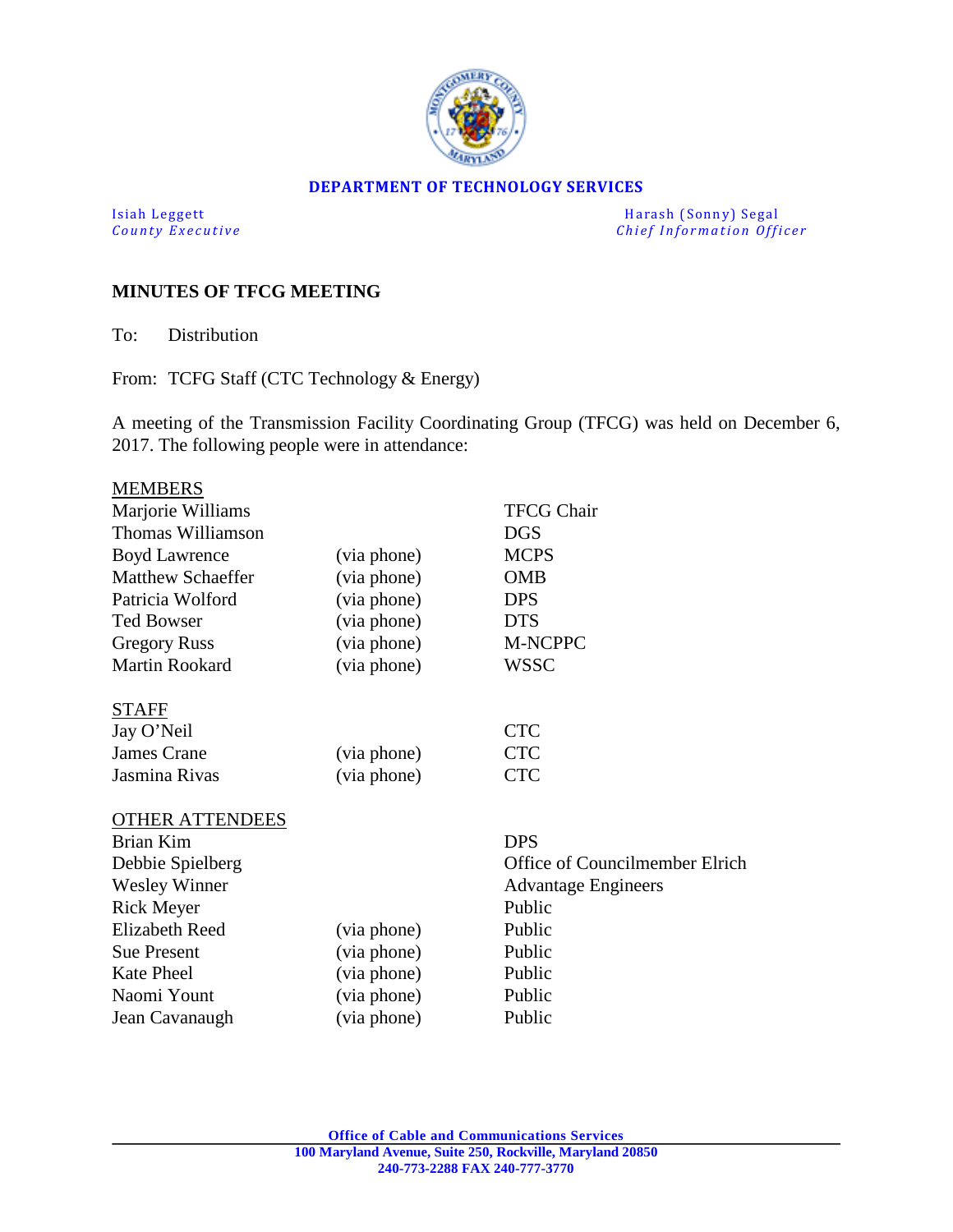Minutes of TFCG Meeting Held December 6, 2017 Page 2 of 6

## **Action Item: Meeting Minutes**

**Discussion:** Gregory Russ moved that the November minutes be approved as written. Patricia Wolford seconded the motion and it was unanimously approved.

## **Action Item: Consent Agenda**

*1. Application Number:* 201708-05 *Type:* Minor Modification *Received (date):* 7/06/2017

 *Revised:* 09/28/2017  *Revised:* 11/03/2017

*Applicant:* T-Mobile *Site Name/Location:* Continental Plaza/7101 Wisconsin Ave, Bethesda *Zoning Standard:* CR-3.0 *Property Owner:* Brandywine Wisconsin Ave. LLC *Description:* Antenna Change Out: Remove and replace one 57"-high and one 73"-high panel antenna at 155' on a 155' office building. *Tower Coordinator Recommendation:* Recommended

*2. Application Number:* 201710-01 *Type:* Minor Modification *Received (date):* 8/23/2017  *Revised:* 10/26/2017

*Applicant:* Verizon *Site Name/Location:* Northwood High School/919 University Blvd, Silver Spring *Zoning Standard:* R-60 *Property Owner:* MCPS *Description:* Antenna Change Out: Remove nine and replace six 96"-high panel antennas at 90' on a 110' monopole. **Tower Coordinator Recommendation:** Conditioned on the applicant providing written approval from MCPS of the attachment at the time of permitting.

*3. Application Number:* 201710-03 *Type:* Minor Modification *Received (date):* 8/23/2017 *Revised:* 10/26/2017

*Applicant:* Verizon Wireless *Site Name/Location:* Knights of Columbus/17001 Overhill Rd, Derwood *Zoning Standard:* RE-1 *Property Owner:* Mont. Council K-C Bldg Corp. *Description:* Antenna Change Out: Remove nine and replace six 73"-high panel antennas at 152' on a 150' monopole. *Tower Coordinator Recommendation:* Recommended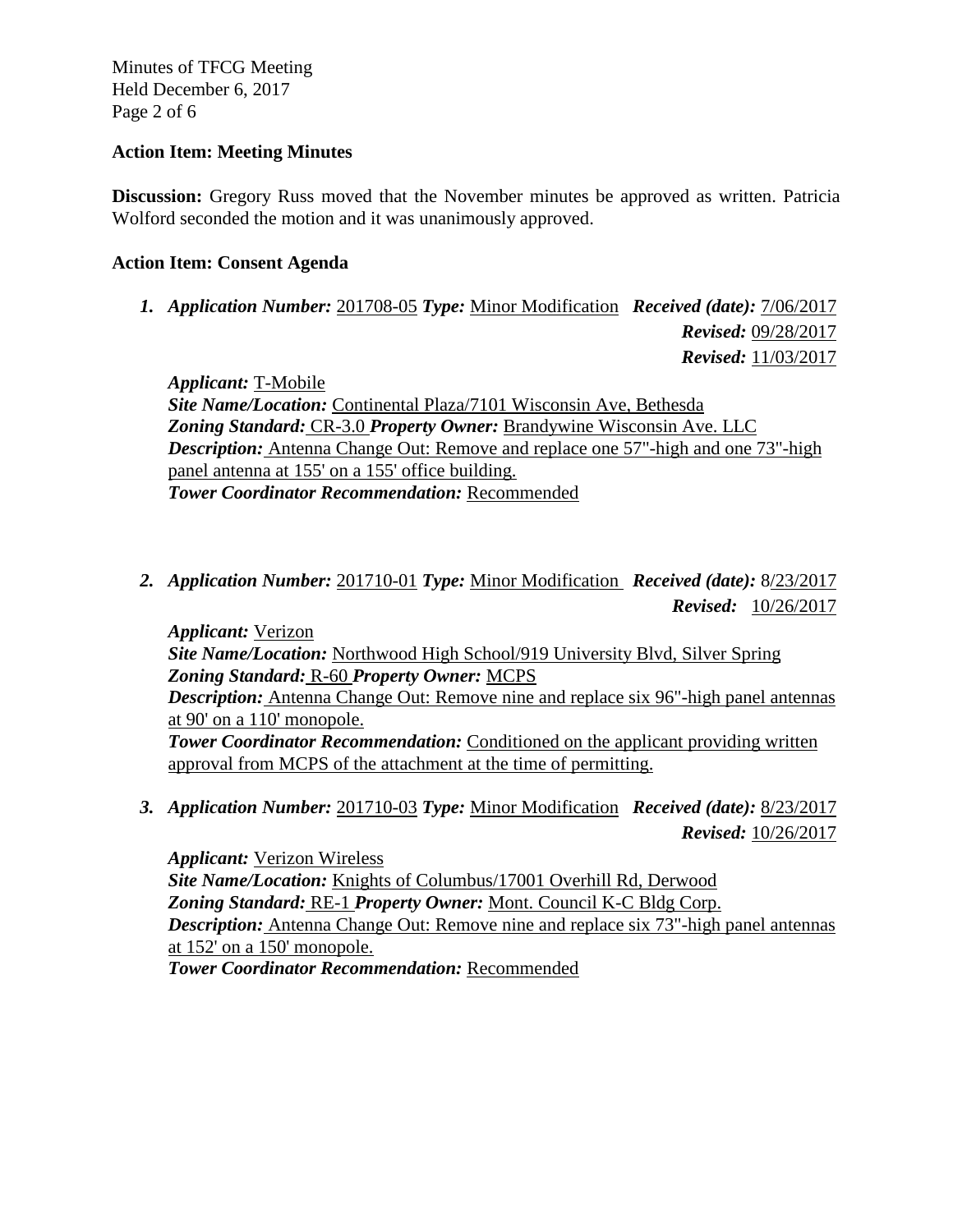*4. Application Number:* 201710-05 *Type:* Minor Modification *Received (date):* 8/23/2017  *Revised:* 10/26/2017

*Applicant:* Verizon Wireless *Site Name/Location:* Shumaker Property/16700 Barnesville Rd, Barnesville *Zoning Standard:* RDT *Property Owner:* Kenneth Shumaker *Description:* Antenna Change Out: Remove twelve and replace six 96"-high panel antennas at 212' on a 480' tower. *Tower Coordinator Recommendation:* Recommended

*5. Application Number:* 201710-10 *Type:* Minor Modification *Received (date):* 9/07/2017  *Revised:* 11/10/2017

*Applicant:* Verizon Wireless *Site Name/Location:* AT&T Long Line Tower/12419 Middlebrook Rd, Germantown *Zoning Standard:* IM-2.5 *Property Owner:* American Tower Inc. *Description:* Antenna Change Out: Remove three and add six RRHs at 122' on a 126' tower. *Tower Coordinator Recommendation:* Recommended

*6. Application Number:* 201710-14 *Type:* Minor Modification *Received (date):* 09/13/2017 *Revised:* 10/31/2017

*Applicant:* Verizon *Site Name/Location:* Cedar Lane Water Tank/5417 Cedar Ln W, Bethesda *Zoning Standard:* R-60 *Property Owner:* WSSC *Description:* Attach three RRHs at 95' on a 96' water tank. **Tower Coordinator Recommendation:** Conditioned on the applicant providing written approval from WSSC of the attachment at the time of permitting.

*7. Application Number:* 201711-01 *Type:* Minor Modification *Received (date):* 09/15/2017 *Revised:* 10/03/2017  *Revised:* 10/09/2017 *Revised:* 10/31/2017

*Applicant:* Verizon *Site Name/Location:* Bretton Woods GC/15700 River Rd, Germantown *Zoning Standard:* R-C *Property Owner:* International Monetary Fund *Description:* Antenna Change Out: Remove twelve and attach six 72"-high panel antennas at 110' on a 135' monopole.

**Tower Coordinator Recommendation:** Conditioned on antennas painted to match existing structure and does not change Special Exception 2114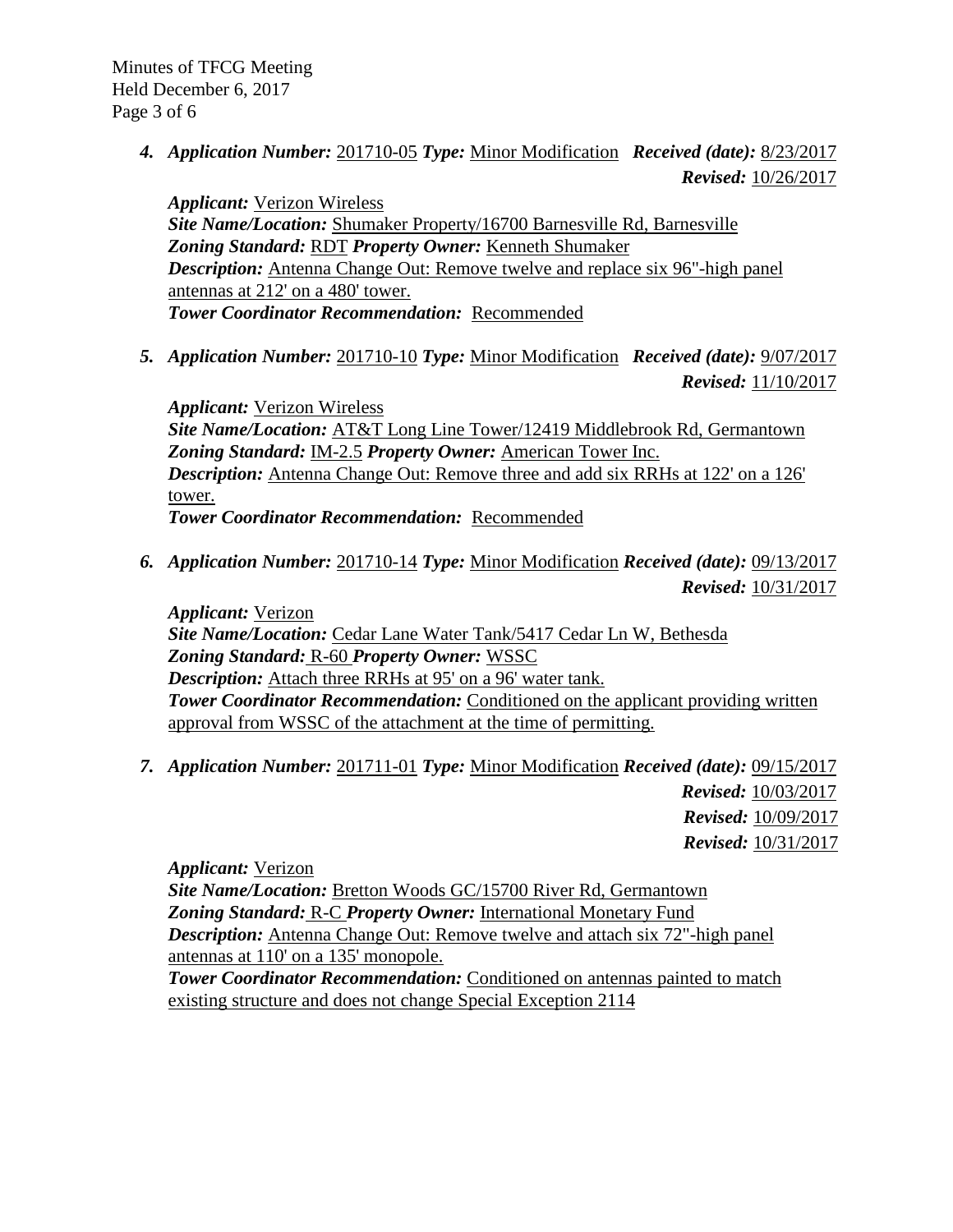Minutes of TFCG Meeting Held December 6, 2017 Page 4 of 6

*8. Application Number:* 201711-04 *Type:* Colocation *Received (date):* 09/15/2017

 *Revised:* 11/13/2017  *Revised:* 11/16/2017  *Revised:* 11/27/2017  *Revised:* 11/28/2017  *Revised:* 11/29/2017

*Applicant:* T-Mobile *Site Name/Location:* Century 21 Building*/*20010 Century Blvd, Germantown *Zoning Standard:* CR-2.0 *Property Owner:* Century 21 Associates *Description:* Attach four 57"-high and four 93"-high panel antennas. Attach one 24"-wide dish. All at 70' on a 60' office building. *Tower Coordinator Recommendation:* Recommended

*9. Application Number:* 201711-14 *Type:* Minor Modification *Received (date):* 10/10/2017 *Revised:* 10/27/2017

*Applicant:* T-Mobile

*Site Name/Location:* Montg College Germantown/20200 Observation Dr, Germantown *Zoning Standard:* LSC-2.0 *Property Owner:* Montgomery College

*Description:* Antenna Change Out: Remove six and attach three 93"-high and six 56"high panel antennas and add three RRHs at 195' on a 300' tower.

**Tower Coordinator Recommendation:** Conditioned on the applicant providing written approval from Montgomery College at the time of permitting

*10. Application Number:* 201712-07 *Type:* Colocation *Received (date):* 10/27/2017  *Revised:* 11/28/2017  *Revised:* 11/29/2017

*Applicant:* T-Mobile

*Site Name/Location:* Trinity United Methodist Church/13700 Schaeffer Rd, Germantown *Zoning Standard:* R-200 *Property Owner:* Trinity United Methodist Church *Description:* Attach three 57"-high, three 59"-high and three 96"-high panel antennas. Attach one 24"-wide dish. All at 90' in a 105' enclosed bell tower. *Tower Coordinator Recommendation:* Recommended

*11. Application Number:* 201712-10 *Type:* Minor Modification *Received (date):* 11/06/2017 *Revised:* 11/13/2017

*Applicant:* Verizon

*Site Name/Location:* Brink Water Tank/21701 Ridge Rd, Germantown *Zoning Standard:* AR *Property Owner:* WSSC

*Description:* Antenna Change Out: Remove nine and add three 71"-high and three 75" high panel antennas at 119' on a 124' tower.

**Tower Coordinator Recommendation:** Conditioned on the applicant providing written approval from WSSC of the attachment at the time of permitting.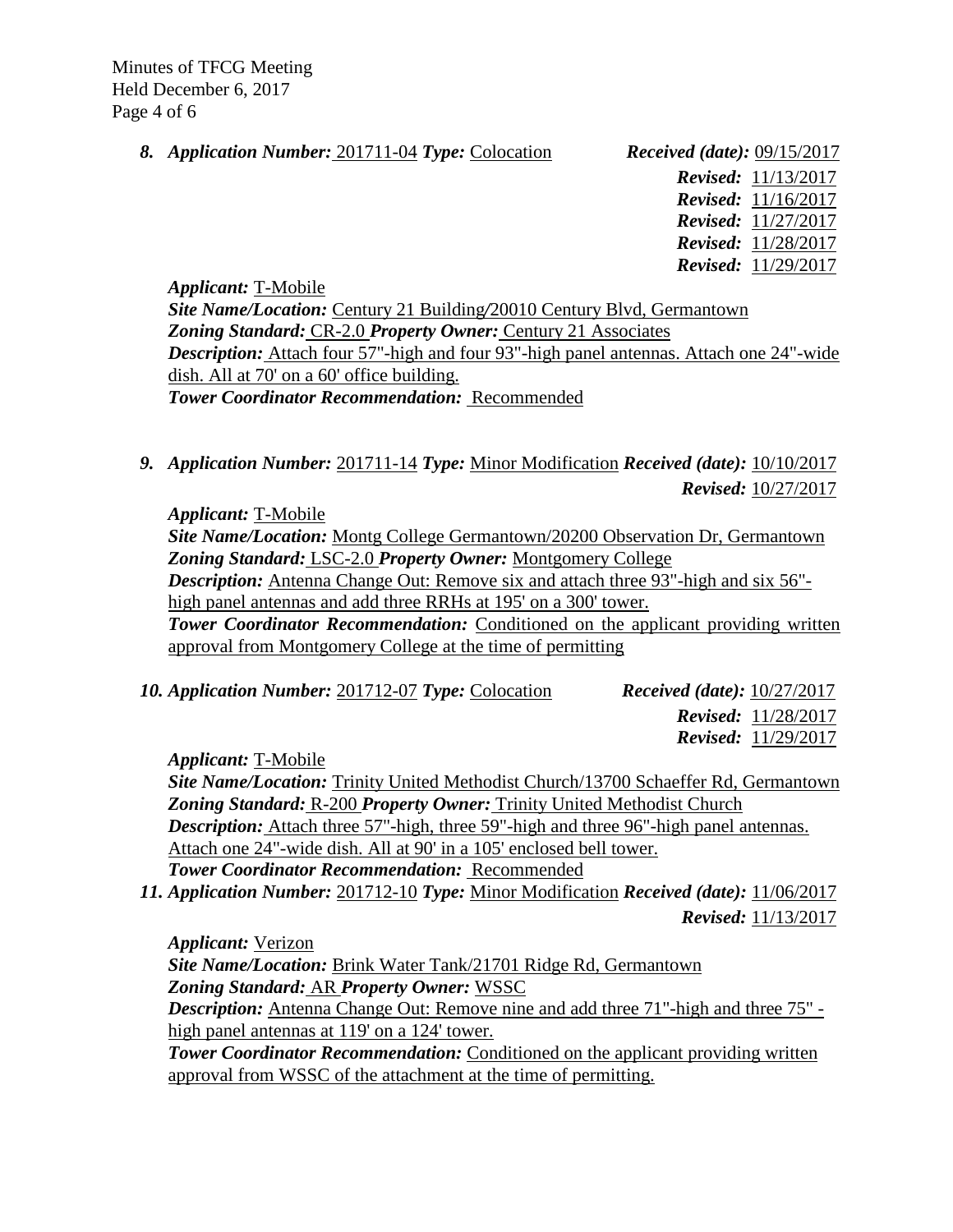*12. Application Number:* 201712-11 *Type:* Minor Modification *Received (date):* 11/08/2017 *Revised:* 11/14/2017

*Applicant:* Verizon *Site Name/Location:* Wesley Grove Church/23612 Woodfield Rd (AKA 23630 Woodfield Rd), Gaithersburg *Zoning Standard:* RE-2 *Property Owner:* Wesley Grove Church *Description:* Antenna Change Out: Remove nine panel antennas and three RRHs and add six 96"-high panel antennas and six RRHs at 77' on a 80' monopole. *Tower Coordinator Recommendation:* Recommended

*13. Application Number:* 201712-12 *Type:* Minor Modification *Received (date):* 11/08/2017 *Revised:* 11/17/2017

*Applicant:* Verizon *Site Name/Location:* Trolley Museum/ 1313 Bonifant Rd, Silver Spring *Zoning Standard:* RE-2 *Property Owner:* M-NCPPC *Description:* Antenna Change Out: Remove twelve and attach nine 96"-high panel antennas and three RRHs at 132' on a 140' monopole. **Tower Coordinator Recommendation:** Conditioned on the applicant providing written approval from M-NCPPC of the attachment at the time of permitting.

*14. Application Number:* 201712-13 *Type:* Minor Modification *Received (date):* 11/08/2017 *Revised:* 11/16/2017

*Applicant:* Verizon *Site Name/Location:* Kruhm Farm Tower/15701 Kruhm Rd, Burtonsville *Zoning Standard:* RC *Property Owner:* Fred Kruhm *Description:* Antenna Change Out: Remove nine panels and three RRHs and add six 96"high panel antennas and six RRHs at 135' on a 190' tower. *Tower Coordinator Recommendation:* Recommended

*15. Application Number:* 201712-16 *Type:* Minor Modification *Received (date):* 11/14/2017 *Applicant:* Verizon *Site Name/Location:* Quail Hill Farms/301 Quailhill Dr (AKA 18743 New Hampshire Ave), Brookville *Zoning Standard:* RC *Property Owner:* Andrew Austin *Description:* Antenna Change Out: Remove nine and add six 96"-high panel antennas and three RRHs at 140' on a 170' monopole. *Tower Coordinator Recommendation:* Recommended

**Motion**: Martin Rookard moved that items #1 through 15 on the Consent Agenda be recommended. Patricia Wolford seconded the motion and it was unanimously approved.

Margie Williams announced that the TFCG office will be relocating to 51 Monroe Street, Suite 300, Rockville.